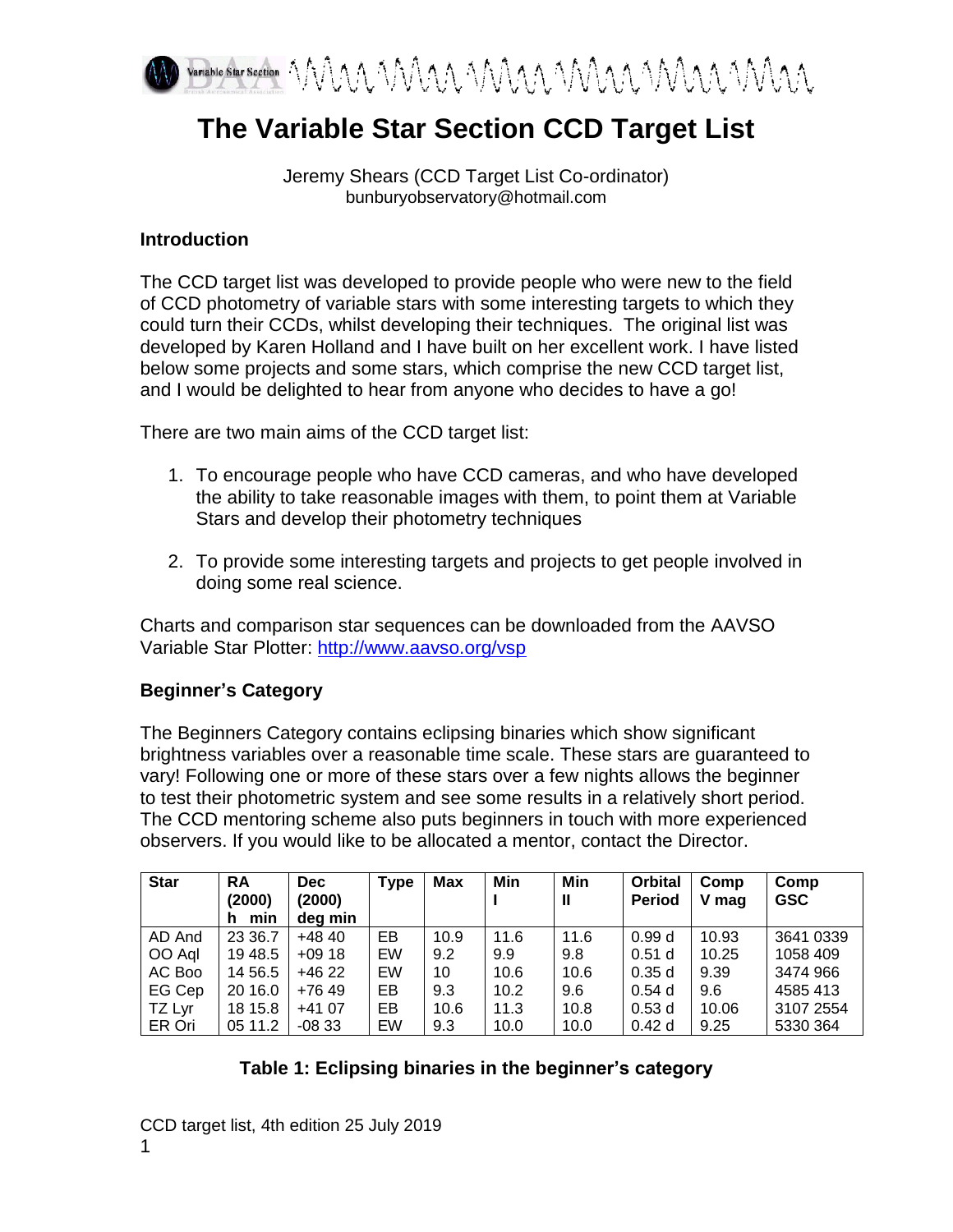

Increasingly, variable star observers are using Digital SLR cameras for photometry of brighter targets. Further information on this approach, especially how they may be used in the study of eclipsing binaries, can be obtained from the VSS Eclipsing Binary Secretary, Des Loughney.

## **Basic CCD Data**

One field in which the amateur CCD photometrist has made important contributions in recent years is the study of dwarf novae (DNe). These systems show outbursts during which they increase in brightness by two magnitudes and often much more; the shortest outburst duration is two to three days.

The Basic CCD Data project involves the long-term monitoring of several DNe. Several of the stars go into outburst very frequently:

CSS 121005:212625+201948 every 11 days or so, V1316 Cyg every couple of weeks, V452 Cas about once a month and V1227 Her about once every six weeks. Observing these stars for a few weeks more or less guarantees the new observer to experience the delights of spotting an outburst! These stars are DNe of the SU UMa type ("UGSU") which can undergo superoutbursts from time to time during which the star is slightly brighter than a normal outburst and the light curve shows modulations called superhumps

HW Boo is a more enigmatic system. It shows small outbursts of  $\sim$  2.5 - 3.5 mag every few weeks or months. But they are very short-lived at 2 to 5 days, so they are often missed. This is why intensive photometry is useful – people observing around the world whenever it is clear means it is more likely that an elusive outburst will be detected.

At its simplest, this project involves taking one image of the DN every clear night and measuring the brightness. Some of the targets are very faint at quiescence, like CSS 121005:212625+201948, so the target may be invisible on the image. If VS photometry is not your main interest, you could even consider following one or two of the targets, taking a few images during the course of your normal observing programme.

| <b>Star</b>          | <b>RA</b><br>(2000)<br>m <sub>s</sub> | <b>Dec</b><br>(2000)<br>deg m | Type        | Range         |
|----------------------|---------------------------------------|-------------------------------|-------------|---------------|
| <b>V452 Cas</b>      | 00 52 19                              | $+5352$                       | <b>UGSU</b> | 14-17.5       |
| HW Boo               | 13 43 23                              | $+1509$                       |             | 13.8-18.5     |
| <b>V1227 Her</b>     | 16 53 59                              | $+2010$                       | <b>UGSU</b> | $14.6 - 18.1$ |
| V1316 Cyg            | 20 12 13                              | $+4245$                       | <b>UGSU</b> | 14.5-17.8     |
| <b>CSS</b>           | 21 26 25                              | $+2019$                       | <b>UGSU</b> | 15.7-20       |
| 121005:212625+201948 |                                       |                               |             |               |

## **Table 2: Basic CCD target stars**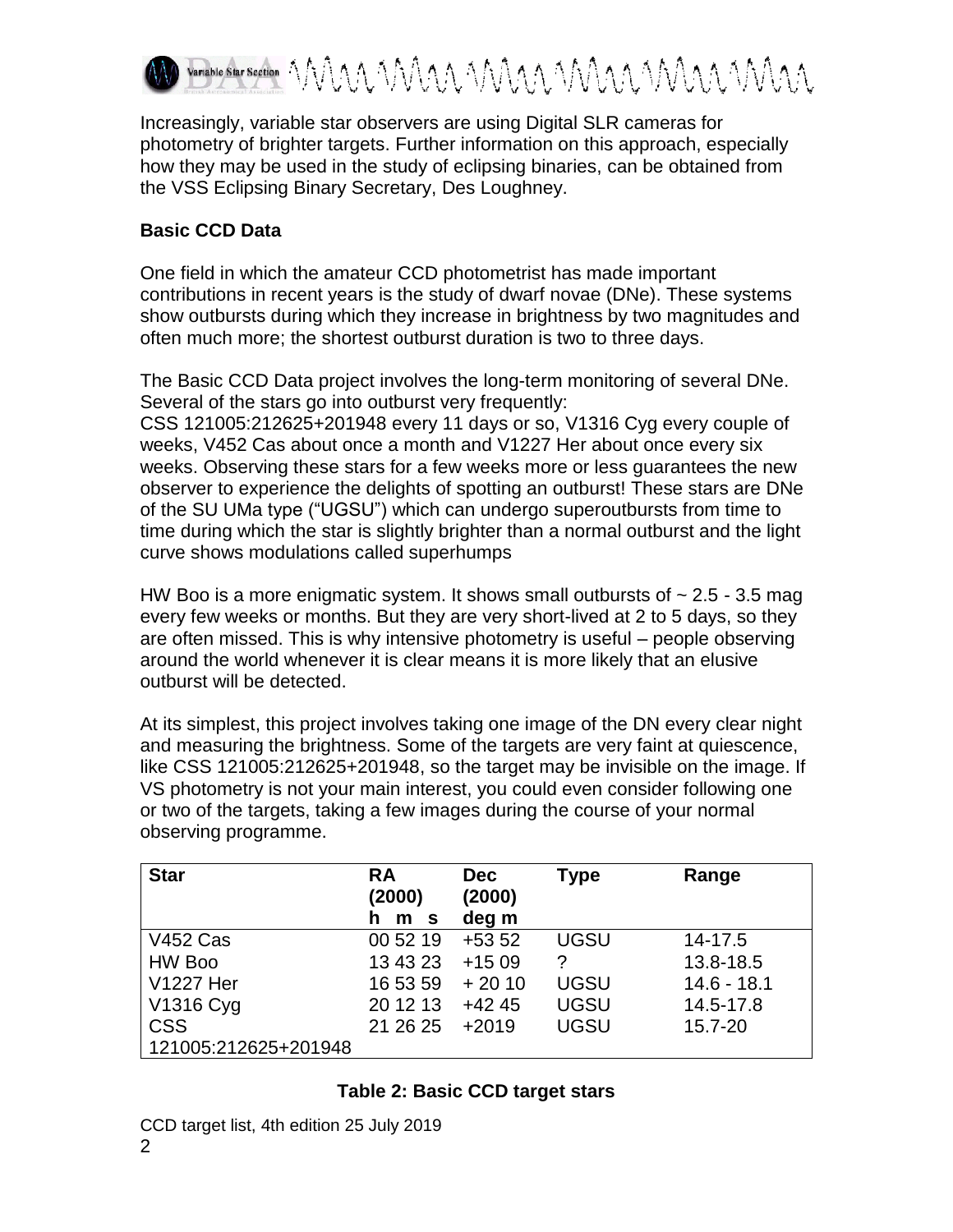

## **Time resolved photometry**

Time resolved photometry is a technique commonly used in the monitoring of variable stars, especially cataclysmic variables. Again the technique is relatively simple: a series of images of the target is taken over a period of minutes or hours to look for variations in brightness. Sometimes this technique is referred to as "time series photometry". Cataclysmic Variables (CVs), DNe especially, can show variations over many times scales and sometimes these are associated with orbital features of the binary system which makes up the CV. The technique is often applied to newly discovered CVs during outburst, with the aim of detecting orbital humps or superhumps, as mentioned for the UGSU systems in the Basic CCD category.

How does one know which CV's are worth following up with time resolved photometry? Detections of outbursts of potentially interesting CVs are posted by their discoverers on a number of user groups including:

BAA VSS alert:<http://tech.groups.yahoo.com/group/baavss-alert/>

CVnet-outburst:<http://tech.groups.yahoo.com/group/cvnet-outburst/>

CVnet, managed by Gary Poyner, highlights current and recent CV activity: <https://sites.google.com/site/aavsocvsection/>

In addition, the Center for Backyard Astrophysics (CBA), coordinated by Prof. Joe Patterson at Columbia University, NY, USA, runs regular campaigns on a variety of CVs. See:<http://cbastro.org/>

## **Other targets and projects**

Once the CCD photometry bug has bitten, there are of course thousands of other targets which could be monitored. These could be stars on the other VSS programmes, such as the "CV & Erupting stars" programme.

From time to time the VSS organises campaigns to observe particular stars, often in association with professionals. These are notified via the BAA website, via the BAAVSS-alert Forum and via the VSS Circulars.

The VSS programme also includes objects other than stars. For example, one object is V404 Cyg, which is believed to comprise a 17 solar mass black hole with a red giant in a 6.5-day orbit around it. It undergoes outbursts similar to those in dwarf novae. These are quite rare, the last ones being in 1938 1956 and 1989 and 2015. Even in quiescence the object is detectable in amateur telescopes and there is something very special about being able to go out to one's telescope at night and observe the goings on of a black hole! The VSS